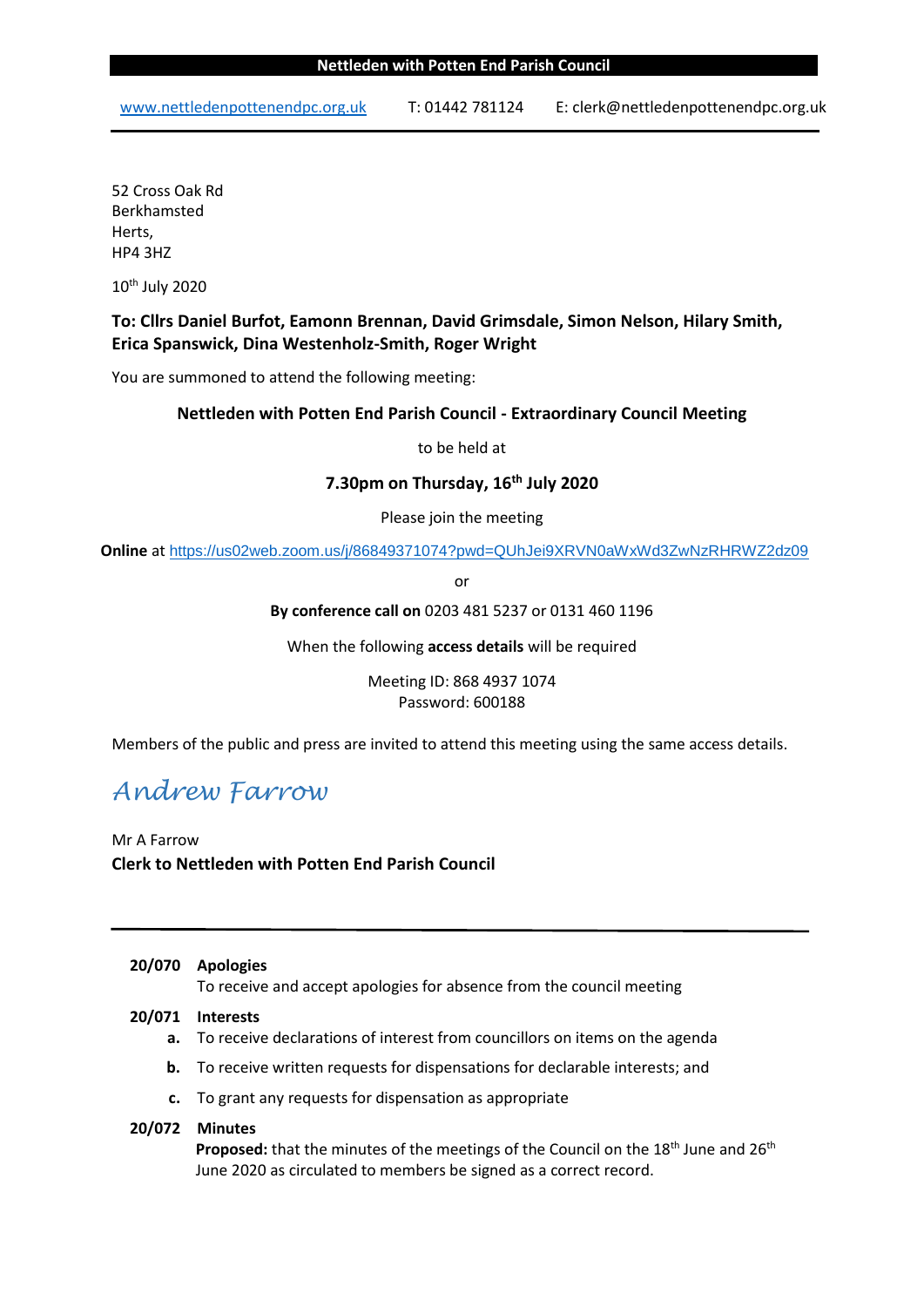Nettleden with Potten End Parish Council Council Meeting  $-16^{th}$  July 2020 Agenda v1

# **20/073 Public Issues**

In accordance with the Council's Standing Orders, members of the public are permitted to make representations, answer questions and give evidence in respect of any item of business included in the agenda for not more than 20 minutes.

### **20/074 Coronavirus update**

**To note** the risk assessment undertaken prior to re-opening the playground on the Spencer Holland recreation ground on 4<sup>th</sup> July 2020 (see supporting information).

#### **20/075 Report from the Parish Warden**

#### **20/076 National Trust Report**

#### **20/077 Report and Update from the Traffic and Highways Working Party**

# **a. Hertfordshire CC Speed Management Strategy**

**To note** that the Working Party is considering a response to the updated strategy which has been issued for consultation (see supporting information).

#### **20/078 Report and Update from the Open Spaces and Leisure Working Party**

#### **a. RoSPA report on play equipment**

**To note** the annual report from RoSPA on the play equipment has been undertaken and doesn't require any immediate remedial work to be undertaken. (See supporting information).

#### **b. Play equipment review**

**To note** that the Open Spaces and Leisure Working Party will be undertaking weekly reviews of the play equipment in line with the recommendations of the council's insurance broker using a template approved by RoSPA. (See supporting information).

# **20/079 Report and Update from the Finance and Administration Working Party**

# a. **Insurance**

#### **Proposed:**

- i. to confirm that the level of insurance meets the needs of the council (see supporting document).
- ii. to agree to renew the insurance with Hiscox at a premium of £1,084.51 (see supporting document for the alternative quote).

#### b. **2020/21 Financial Report**

**To note:** Expenditure of £2,856 detailed below includes unbudgeted expenditure on the bus shelter. However the yearend projection is for a surplus of £8,500 (budget £5,800) with income up £1,400 and costs down £1,300.

#### c. **Approval of accounts to be paid:**

| K Furness    | Parish Warden duties     | £448.00   |
|--------------|--------------------------|-----------|
| A Farrow     | Clerk's expenses         | £143.40   |
| <b>DCVS</b>  | Clerk's salary           | £726.14   |
| <b>DCVS</b>  | Monthly fee for payroll  | £25.20    |
| Came & Co    | Annual insurance renewal | £1,084.51 |
| Castle Water | Allotment water supply   | £228.84   |